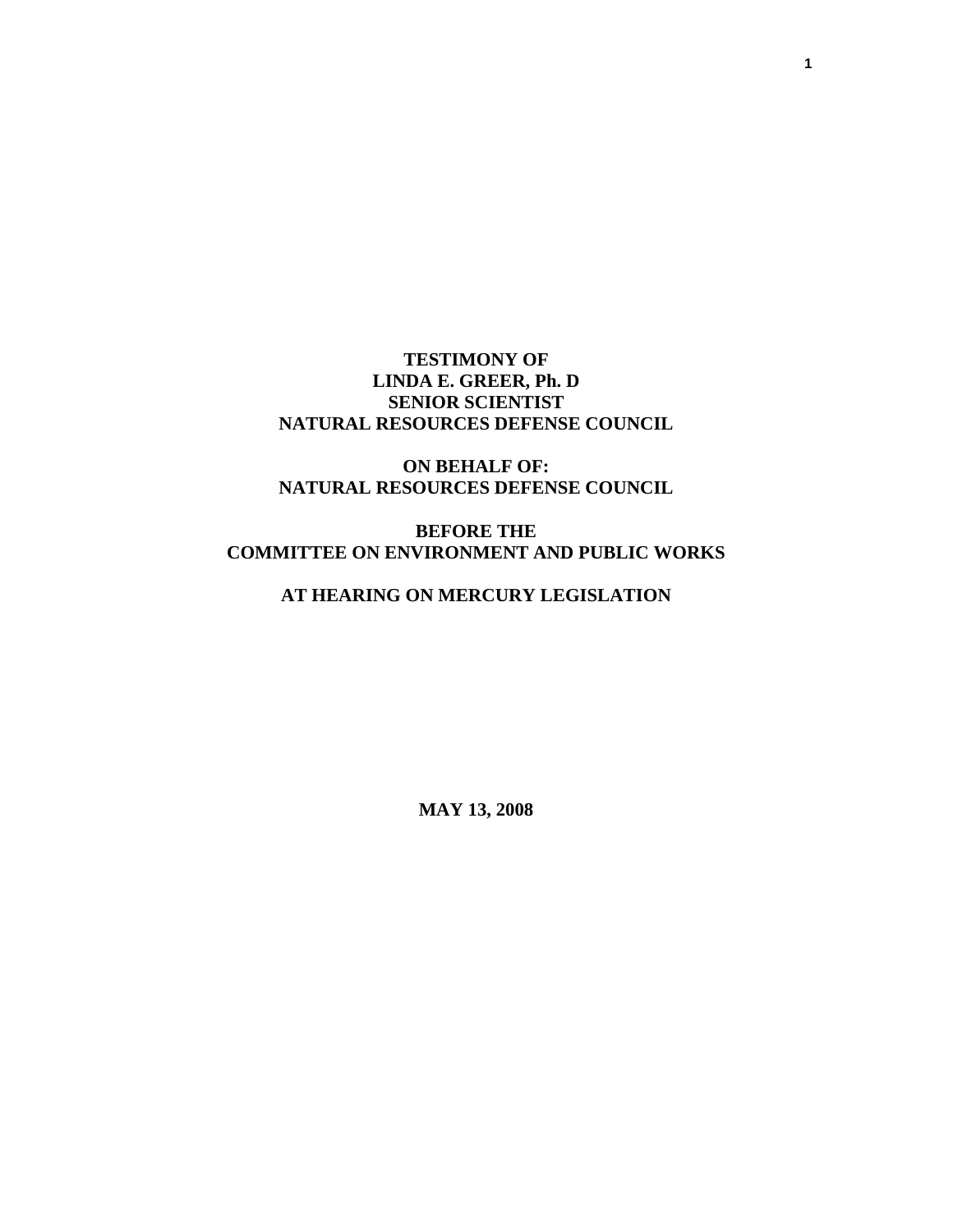Good morning and thank you for this opportunity to testify on the harm caused by the export of elemental mercury from the United States and legislation to address mercury pollution from this source. I am Linda E. Greer, Ph.D., the Director of the Health Program at the Natural Resources Defense Council (NRDC). I have a Ph.D. in environmental toxicology and have worked at NRDC on environmental health issues for over 15 years. NRDC is a not-for-profit environmental advocacy organization with over 1 million members and activists whose mission is to safeguard the Earth: its people, its plants and animals and the natural systems on which all life depends.

NRDC's Health program focuses on toxic chemical pollutants in air, water, food, shelter and household products. Over the years, we have focused our attention particularly on the "biggest pollutants" in these media, the ones disproportionately responsible for the biggest threats to human health. This has led to successful efforts to substantially reduce diesel air emissions from trucks and buses, for example, and to take a number of dangerous and outdated pesticides off the market. There are more than 70,000 chemicals in commerce, but some are much more toxic than others, and we can make great progress in environmental health protection if we focus on the smaller number of chemicals that have the biggest impact.

Mercury pollution is a top priority for NRDC because it is one of the most serious, if not *the* most serious, toxic contaminant in the U.S. food supply. Even in low doses, mercury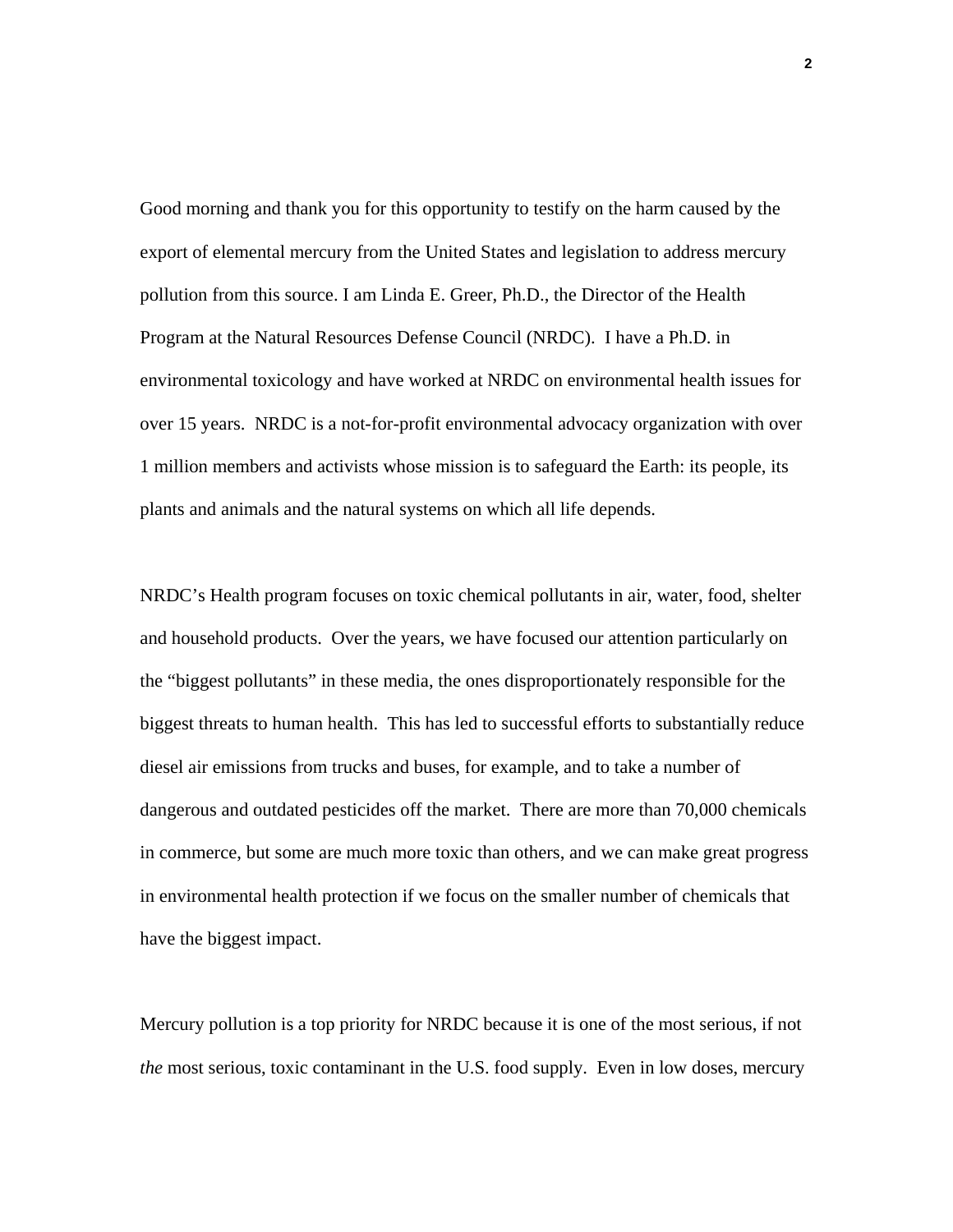exposure can permanently affect a child's neurological development, influencing attention span, fine-motor function, language, and visual-spatial abilities (such as drawing). In adults, chronic mercury poisoning can cause memory loss, tremors, vision loss, and numbness of the fingers and toes and can contribute to heart disease among other problems. Unfortunately, the U.S. population is widely exposed to mercury, primarily through consumption of contaminated fish. A recent study conducted by the NY City Department of Health, for example, found that fully 25 percent of sampled New Yorkers had levels of mercury in their blood deemed unsafe; the exposure was attributed primarily to consuming fish<sup>[1](#page-2-0)</sup>.

In fact, according to the Food and Drug Administration (FDA), most commercial fish and shell fish in the U.S. contains some mercury,  $2$  with larger fish such as sword fish and tilefish containing the highest levels. Every state represented by members of this committee has issued fishing advisories for one or more of its lakes or streams, because of mercury contamination. In fact, fourteen of the nineteen states represented on this committee have restrictions banning the consumption of certain fish across *every water body in their entire state* because of mercury problems.

To help people avoid risks, both the Environmental Protection Agency (EPA) and FDA calculations show that not only pregnant women and nursing mothers, but all women of

<span id="page-2-0"></span><sup>1</sup> McKelvey, W., Gwynn, C., Jeffery, N., Kass, D., Thorpe, L., Garg, R., Palmer, C. and P. Parsons. 2007. A biomonitoring study of lead, cadmium and mercury in the blood of New York City adults. *Environmental Health Perspectives*, Volume 115, Number 10, October. Available at: *http://ehp.niehs.nih.gov/members/2007/10056/10056.html- 82.8KB*

<span id="page-2-1"></span><sup>2</sup> http://www.cfsan.fda.gov/~frf/sea-mehg.html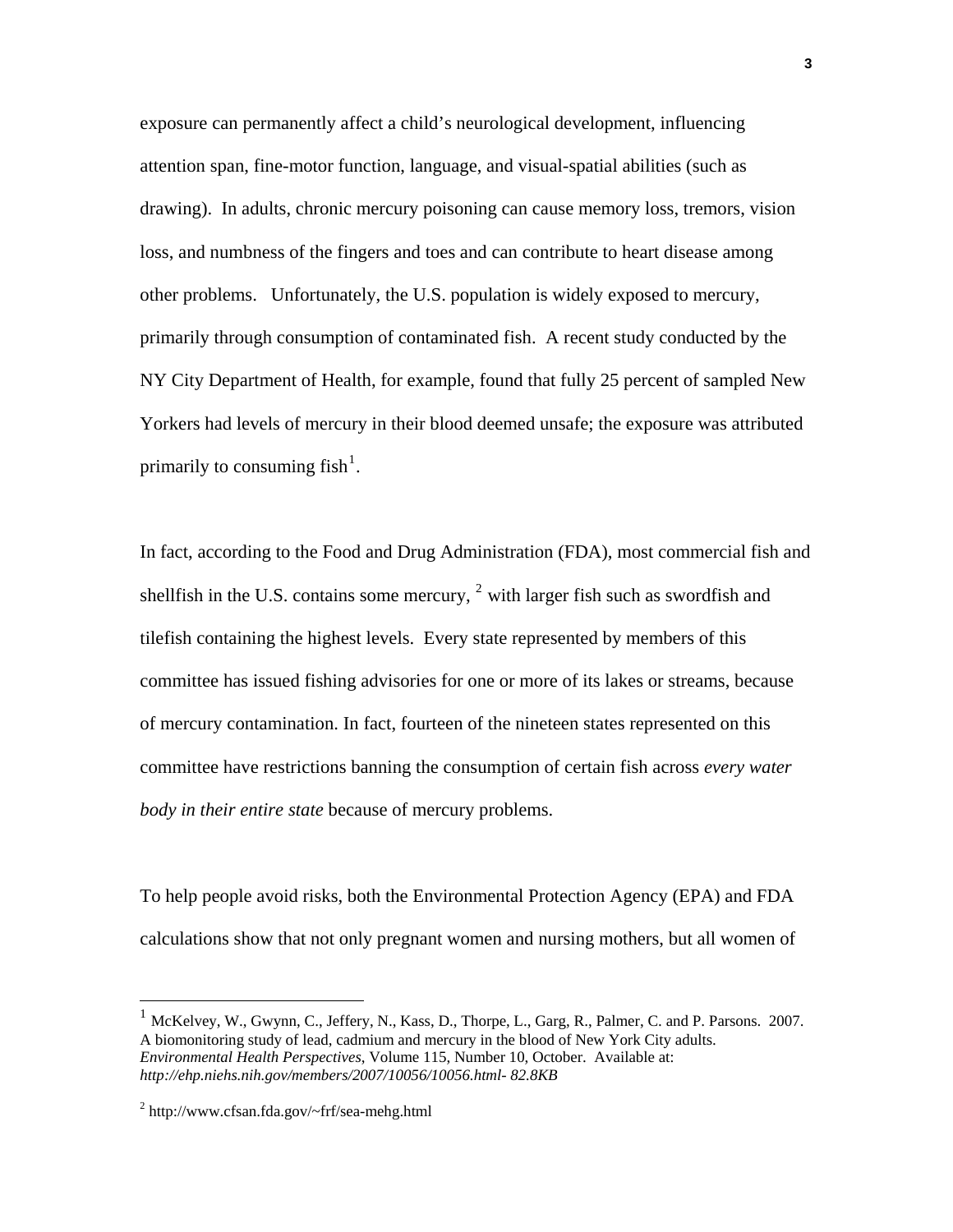childbearing age should eat no more than 12 ounces of fish per week, which is only two cans of tuna fish or one fish dinner and a tuna fish sandwich per week, to avoid unsafe exposures to this toxic metal. Children should eat much less. This advice is based on an analysis undertaken by the National Academy of Sciences, which reported on this issue in 2000.

Of course, the solution to this problem of mercury pollution is not to stop eating fish, an otherwise healthy food. The solution is to eliminate mercury pollution. And this mission brings us to today's hearing, and the need for legislation to reduce the amount of mercury that is contaminating water in the United States and around the globe.

The time is ripe for action. The United States and most of the rest of the developed world is already well on its way to eliminating most intentional uses of mercury in industry. However, while policies to further reduce demand for mercury here in our country are important, they should not be the only way to address this issue. To the contrary, we need to also focus attention on the U.S. contribution to the global *supply*. In fact, the single most important step that the U.S. and other developed nations must do to reduce pollution from industrial uses of mercury is to collect and store the surplus mercury we are accumulating as we remove this toxic chemical from our products and industrial processes, rather than "recycle" it by selling it onto the global market. Permanent storage of the surplus we are accumulating will stem the tide of mercury flowing into the developing world, where demand for this toxic metal in industry remains robust and pollution from its use is widespread.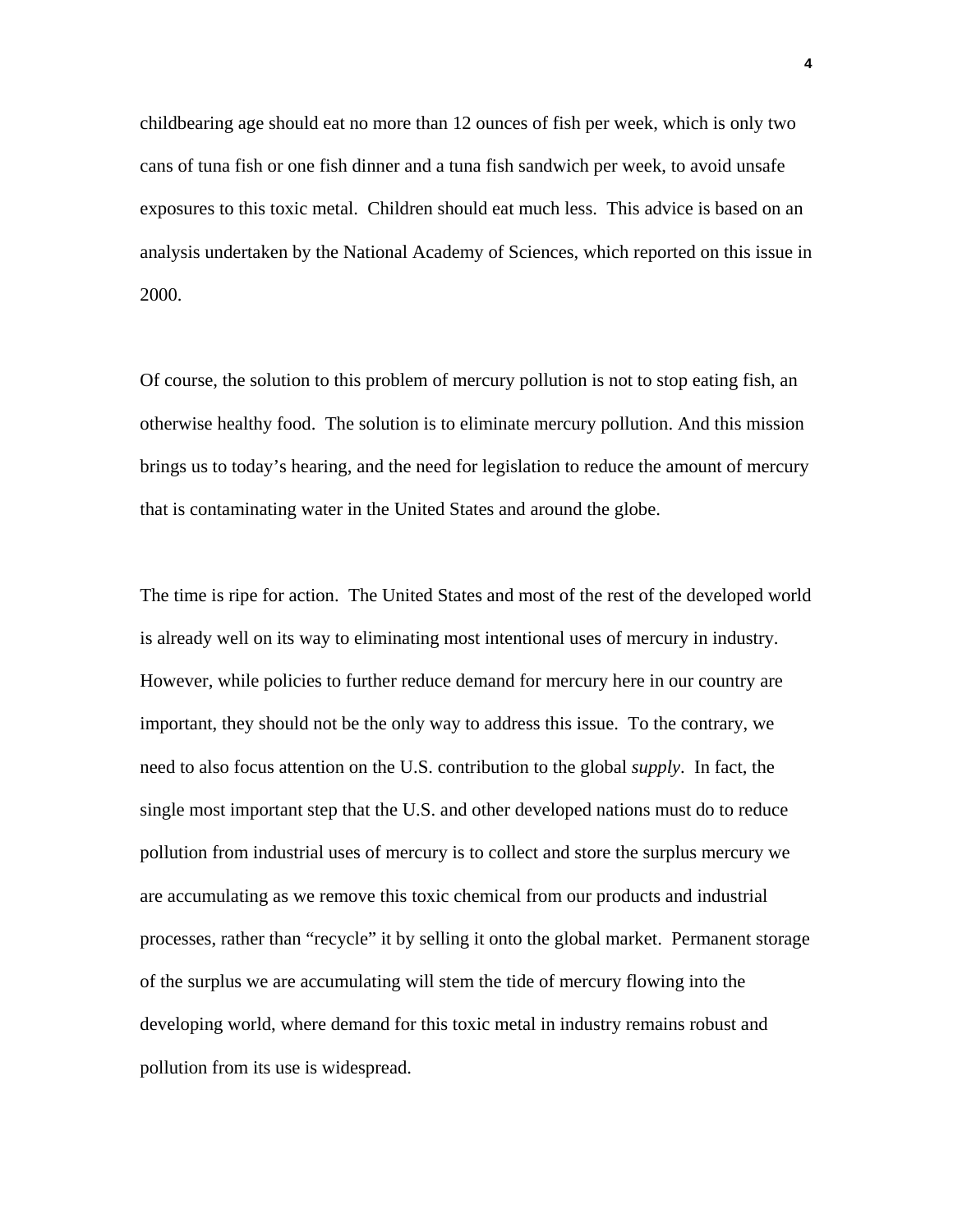Legislation to take this important first step on the global mercury pollution problem was introduced in the Senate and House in 2007. As introduced, both the House and Senate bills would ban the export of surplus mercury from the U.S. Such legislation provides an opportunity for our country to take leadership on reducing mercury in the food supply.

Since the House and Senate bills were introduced, the House bill was the subject of extensive review and negotiation among the most interested parties. The result was an amended bill, which I describe in greater detail below, endorsed by NRDC, the American Chemistry Council, the Chlorine Institute, the National Mining Association, and the Environmental Council of States (ECOS), which passed the House by voice vote last November. We urge this committee to take a close look at the consensus legislation that passed the House, and use the House-passed bill as the vehicle for Senate action.

#### **Why should we care about U.S. exports of mercury?**

Ask most people to identify the major sources of mercury pollution, and they will correctly point to coal-fired power plants. Mercury is a naturally-occurring ("unintentional") contaminant of coal released during combustion, and power plants comprise the largest remaining source of mercury pollution within the U.S., contributing a little less than 50 tons annually to the global total.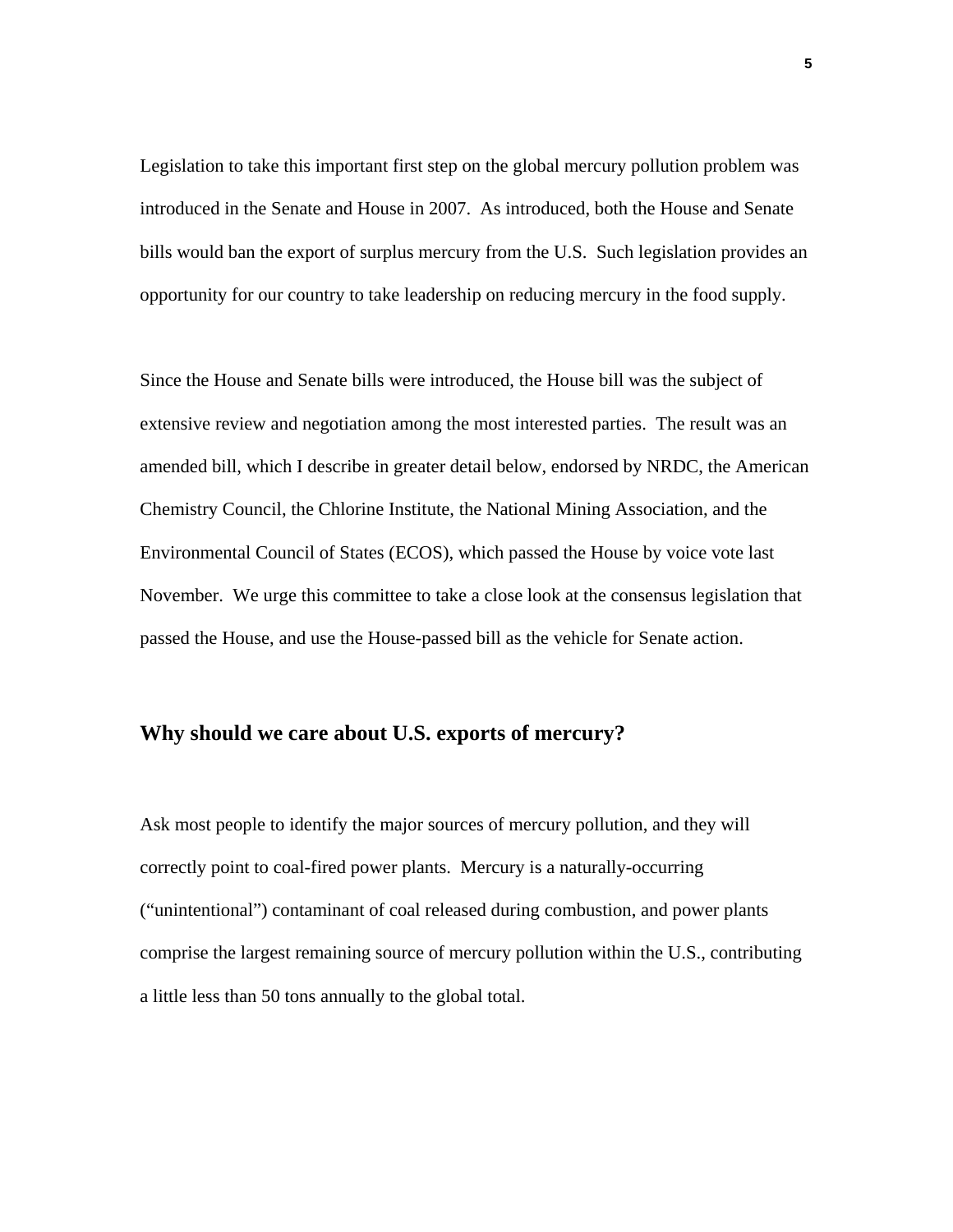However, there are other large and important sources of mercury pollution in the world that stem from the intentional use of mercury as a commodity metal in products and industrial processes. Specifically, 3000-3900 tons of mercury are consumed each year by various industries around the world -- in chemical manufacturing, mining, battery production, and more. And, because of the highly dispersive nature of most of these uses and the poor degree of environmental control where used, much of the mercury "consumed" in these sectors ultimately winds up as air and water pollution, where it becomes available to enter our food chain.

What's worse, mercury is a global pollutant; when released from a source in one country, it readily disperses around the world, often falling far from its source of release and entering distant food supplies. These characteristics have led to surprisingly and disturbingly high concentrations of mercury in places with no significant local mercury pollution sources at all. The Arctic region, in particular, is a global mercury hotspot, acting as a giant "sink" for the pollutant circulating in the Earth's atmosphere. People there are some of the most highly contaminated on Earth.

Scientists have estimated that up to a third of U.S. mercury air pollution has traveled to the U.S. from Asia, where mercury pollution is extensive.<sup>[3](#page-5-0) [4](#page-5-1)</sup> And, much of the fish that we eat in the U.S., including tuna fish, is caught in the south Pacific, off the coast of China and other Asian countries, and is highly vulnerable to proximate sources of

<span id="page-5-0"></span> $3^3$  C. Seigneur et al.2004. "Global Source Attribution for Mercury Deposition in the U.S.". Environmental Science and Technology 38: 555-569.

<span id="page-5-1"></span><sup>&</sup>lt;sup>4</sup> U.S. sources of mercury pollution such as from coal fired power plants remain quite important nonetheless, because so much of the mercury emitted from these sources deposits locally and regionally quite heavily.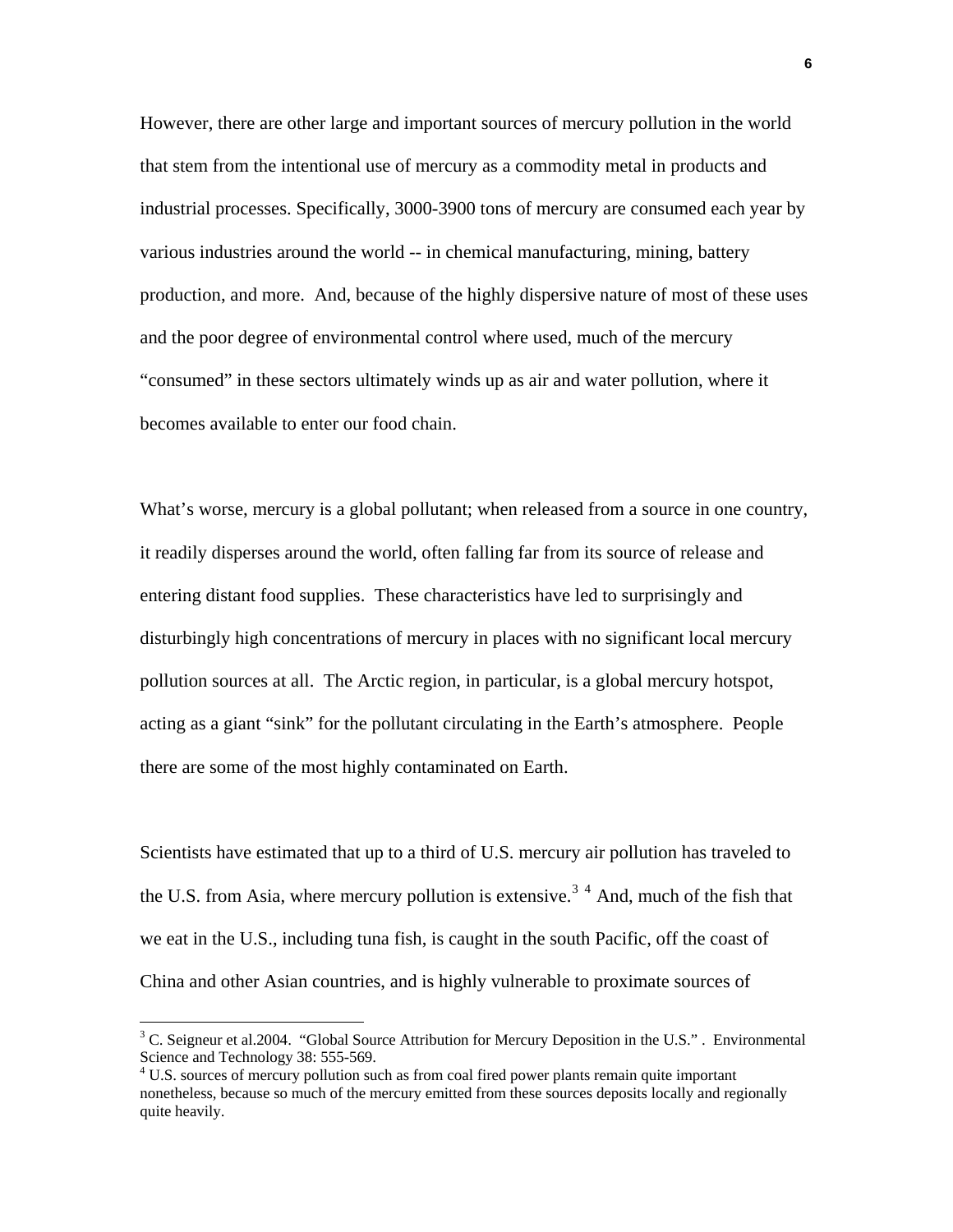contamination from immediately adjacent shores. Mercury exported around the world thus returns right back at us, in the tuna fish cans in our pantry and in the air that we breathe.

These facts underscore the need for a *global focus* on mercury to substantially reduce mercury contamination of the U.S. food supply. Unlike diesel pollution or pesticides applied to cracks and crevices in your home, many of the major sources of mercury contamination in our food come from quite a far distance from our shores.

In addition, export of mercury overseas undermines the efforts of state and local governments to collect mercury before disposal to keep it from contaminating the environment. An increasing number of states, alarmed by the ubiquitous high levels of mercury in their lakes and streams, have initiated collection efforts to retrieve mercury from products such as auto switches, thermometers, and thermostats at the end of their useful lives. This collection and separation from the waste stream is important to prevent mercury releases from the almost inevitable product breakage and/or releases from combustion that would occur during incineration or other disposal.

Currently, the mercury that is collected by state and local authorities is consolidated, processed and ultimately sent to companies which trade in mercury as a commodity metal, much like silver or zinc or copper. The problem is that recyclers often sell this mercury to buyers in the developing world, or to traders who resell it to the developing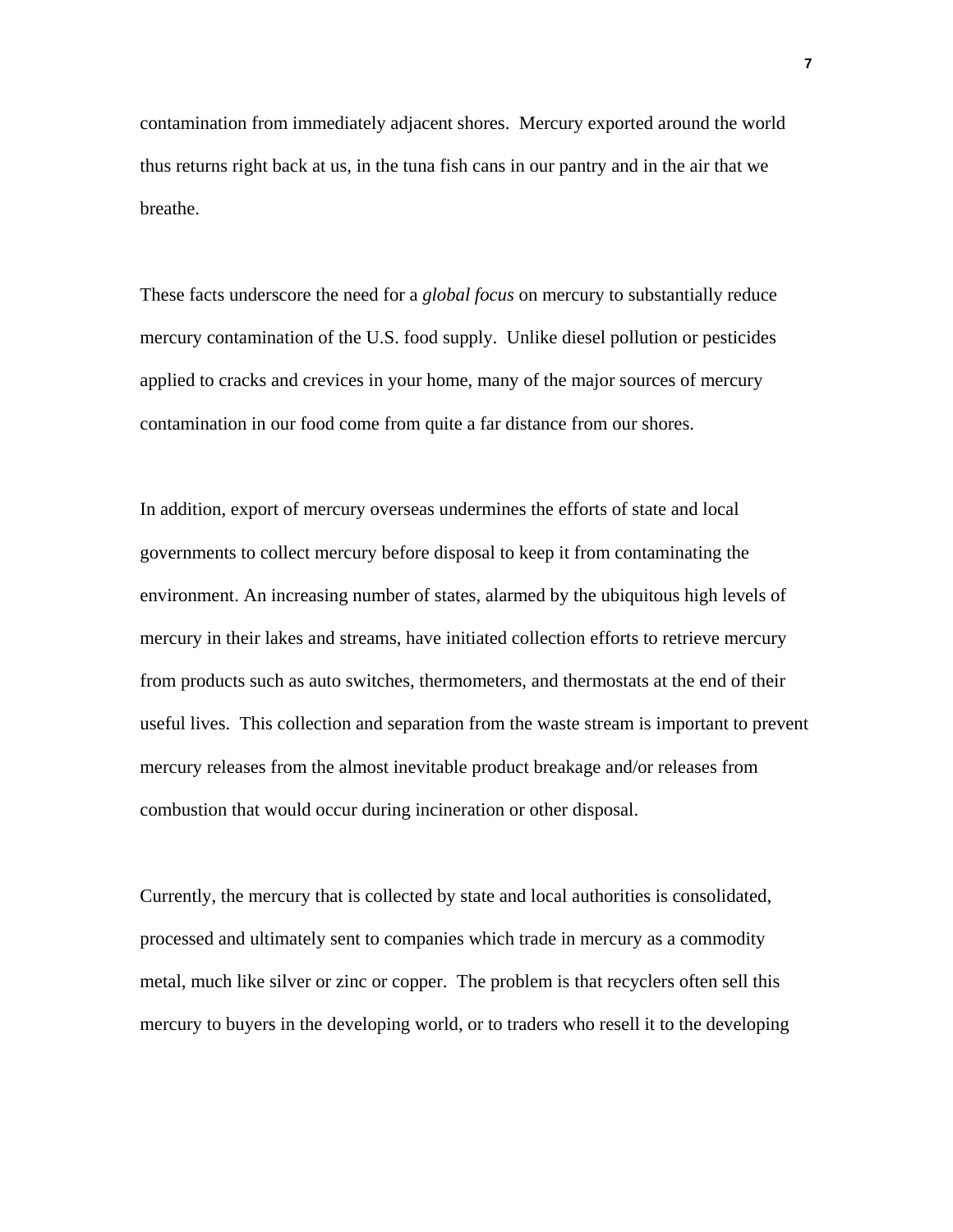world, for use in highly polluting industries. Recycling mercury for re-use in such sectors is not a step in the right direction for environmental or public health protection.

Fortunately, as a technical matter, the solution is simple: it is quite easy to store mercury, which is not reactive explosive, or otherwise difficult to contain. Storage in flasks or stainless steel tanks in a warehouse will do the trick. Only a very small amount of space is needed for this storage. NRDC has calculated that the typical annual U.S. export of mercury could fit comfortably into one U-Haul rental truck.<sup>[5](#page-7-0)</sup> And we are not talking about something with enormous value: in 2006 our exports (390 tons) were worth roughly \$7.[6](#page-7-1) million<sup>6</sup> -- a bit more than a quarter of the advertising campaign the tuna industry announced in 2005 to encourage people to eat more of its product.<sup>[7](#page-7-2)</sup>

#### **Global mercury use and trade**

 $\overline{a}$ 

The last 40 years have witnessed a significant increase in mercury emissions from coal combustion around the world. This trend has been offset to some degree by a reduction in industrial uses of mercury worldwide, from more than 9000 tons per year in the 1960's to less than 4000 tons per year today. The overall decline in industrial mercury use has occurred largely because various developed countries including the U.S. have consciously decided to decrease mercury use, by eliminating it in products, such as

<span id="page-7-0"></span><sup>&</sup>lt;sup>5</sup> NRDC calculation is as follows: 390 tonnes of mercury at a density of 13.55 g/cubic centimeter requires 1016.3 cubic feet of storage space. A 24-foot long box U-Haul truck contains 1401 cubic feet. 6

<span id="page-7-1"></span><sup>&</sup>lt;sup>6</sup> Based on 390 tonnes exported in 2006, at a market value of about \$670 per flask (34.5 kg/flask). See http://minerals.usgs.gov/minerals/pubs/commodity/mercury/myb1-2006-mercu.pdf Table 1

<span id="page-7-2"></span><sup>&</sup>lt;sup>7</sup> San Diego Union Tribune, July 27, 2005. "As canned tuna sales dive, companies plan ad blitz to reel buyers in". by Terry Rogers.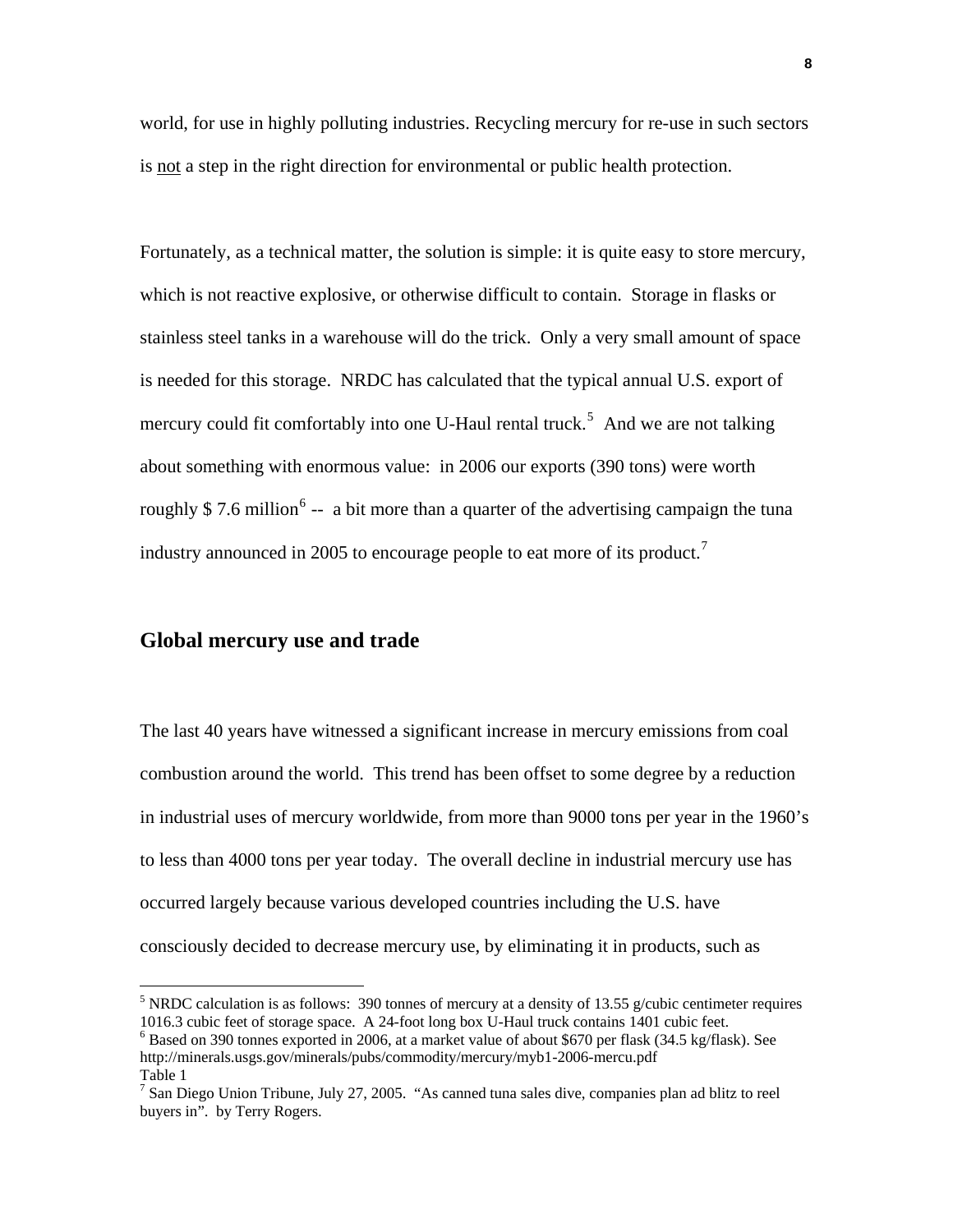batteries and paints, and by converting industrial processes, such as chlor-alkali plants, to mercury-free technology.

However, the reductions have stagnated in the past 10 years; we are hovering at continued consumption of about 3500 tons per year globally. What's worse, over the past decade, the location and type of demand has shifted to the developing world, into applications that are more highly polluting and dispersive. (Figure 1) As I will detail below, the industrial uses typical of the developing world, such as artisanal and small scale gold mining, pose large local risks to human health and contribute substantially to the total quantities of mercury pollution circulating the globe. Therefore, although we are holding steady in total global use, we are losing the war against mercury pollution, because the types of uses that are occurring are more dispersive than those used in the industrialized world.

Specifically, let us take a look at where U.S. mercury exports went in 2006, the latest year with comprehensive statistics available. U.S. Geological Survey (USGS) statistics show that about 40% of the mercury exported from our country that year went to just two countries: Vietnam (74 tons) and India ([8](#page-8-0)0 tons).<sup>8,[9](#page-8-1)</sup> Because the mercury was very likely used in poorly regulated and highly dispersive applications, some of this mercury is returned to us in the fish we eat or the air we breathe. Thus, storing mercury, rather than

<span id="page-8-0"></span> $8 \text{ In } 2006$ , thirty percent of our mercury went to the Netherlands, but did not stay there; the Netherlands has a booming business in global mercury trade, with large quantities exported to the developing world annually.

<span id="page-8-1"></span><sup>&</sup>lt;sup>9</sup> USGS Mineral Yearbook 2006. July 2007. Table 2. Found at

http://minerals.usgs.gov/minerals/pubs/commodity/mercury/myb1-2006-mercu.pdf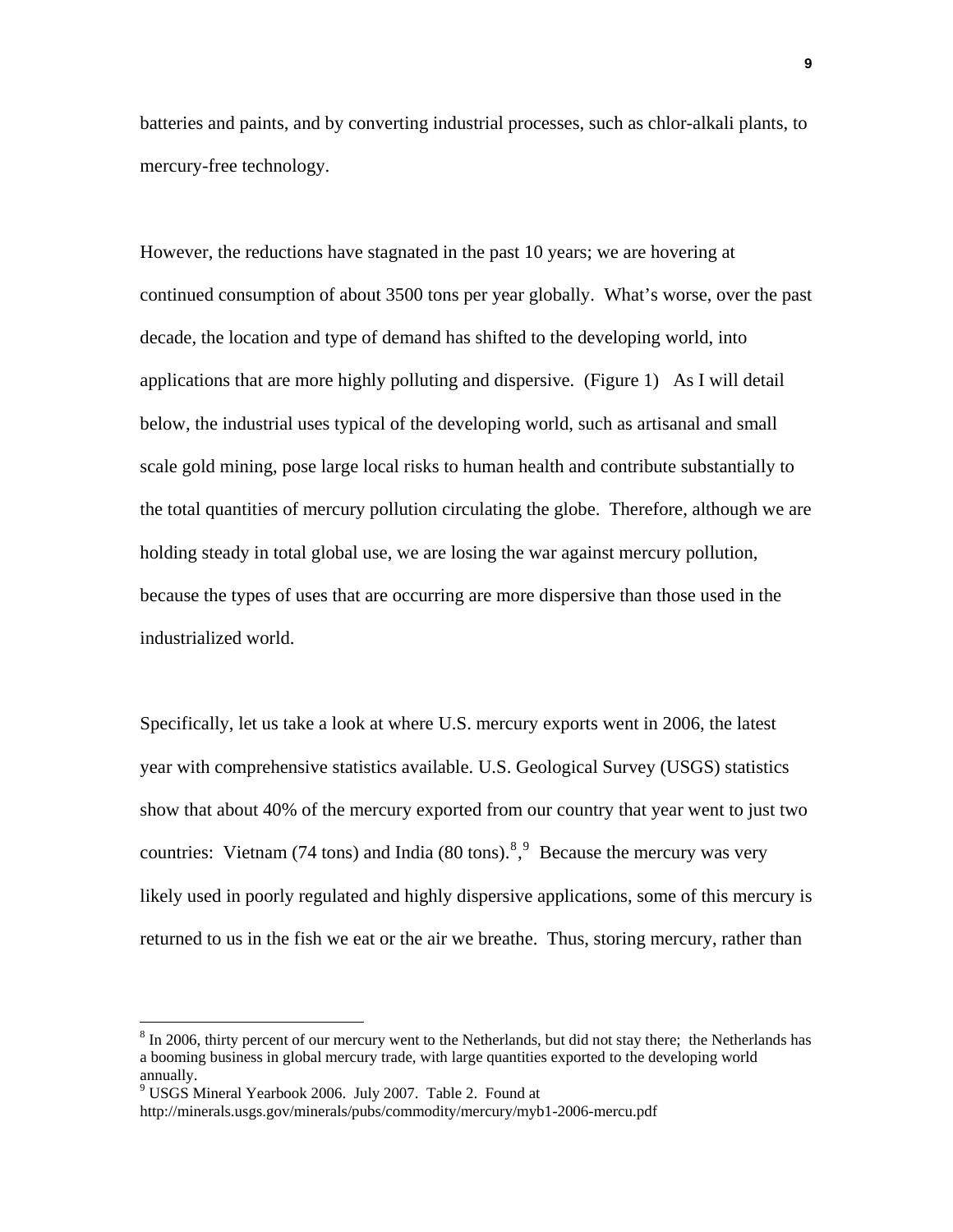shipping it abroad for re-use and re-contamination of our waters and food supply is a critical cornerstone to any initiative to reduce global mercury pollution.

#### **Reduction of Mercury in Commerce**

Fortunately, economically viable alternatives to mercury are available for nearly every industrial use. The United Nations Environment Program (UNEP), which has considered mercury a global priority since 2001, recently reported that even under the "status quo," mercury demand in most of the major industrial uses in the world would decrease by 535 tons by 2015. If countries undertake feasible policies to discourage and discontinue mercury use, UNEP predicts demand reduction by 1115 tons by 2015.<sup>[10](#page-9-0)</sup>

# **Use in artisanal and small scale gold mining: a clarion call for the need to restrict supply**

The positive trend in reduction in demand for mercury in key sectors is a very welcome development. However, in response, it is critical to reduce supply. Otherwise, we will flood the market with excess mercury, lowering prices, and beckoning new and wasteful uses of the toxic metal.

In particular, we are concerned about further promotion of one largely unregulated, extremely dangerous and rapidly growing use of mercury – artisanal and small scale gold

<u>.</u>

<span id="page-9-0"></span><sup>&</sup>lt;sup>10</sup> UNEP Chemicals. Summary of Supply, Trade and Demand Information on Mercury. November 2006.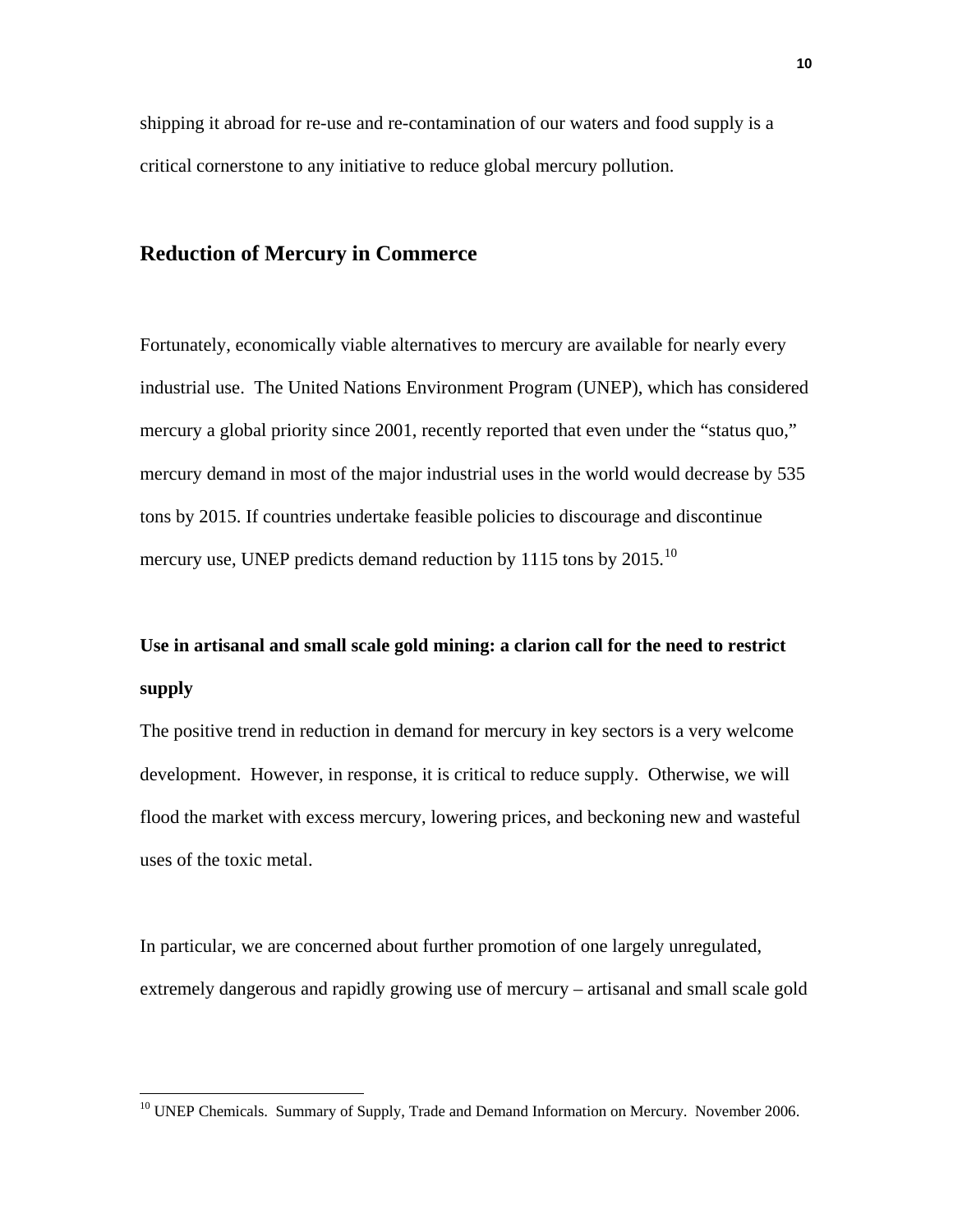mining (ASM). Roughly one-third of global mercury consumption occurs in this sector, a terrible practice for the world's poorest citizens, and a terrible practice for global health.

In ASM, miners with little or no economic capital separate trace quantities of gold from soil or sediment by mixing it with mercury. The mercury amalgamates with the gold, and the mixture of mercury and gold is then heated with a blow torch. The heat vaporizes the mercury, which escapes into the atmosphere, leaving a small trace of the gold for collection and sale.

With few exceptions, these miners do not conserve or capture any of the mercury used in their daily operations; the price of mercury is low enough relative to the value of the gold that its loss is economically inconsequential. Virtually one hundred percent of the mercury is lost to the environment.

An ASM resurgence began in the early 1980s, accelerated by the rising value of gold, and it is booming. The practice takes place all over the developing world, particularly in China and Indonesia, but also in many countries of South America and Africa. The United Nations Industrial Development Organization (UNIDO) estimates that there are between 10 to 15 million artisanal miners world wide in 55 countries, forty percent of whom are women, and 1 million who are children, involved in this practice.

With nearly 100 percent of the mercury used by these miners being dispersed into the environment, the health and environmental impacts of the practice are staggering.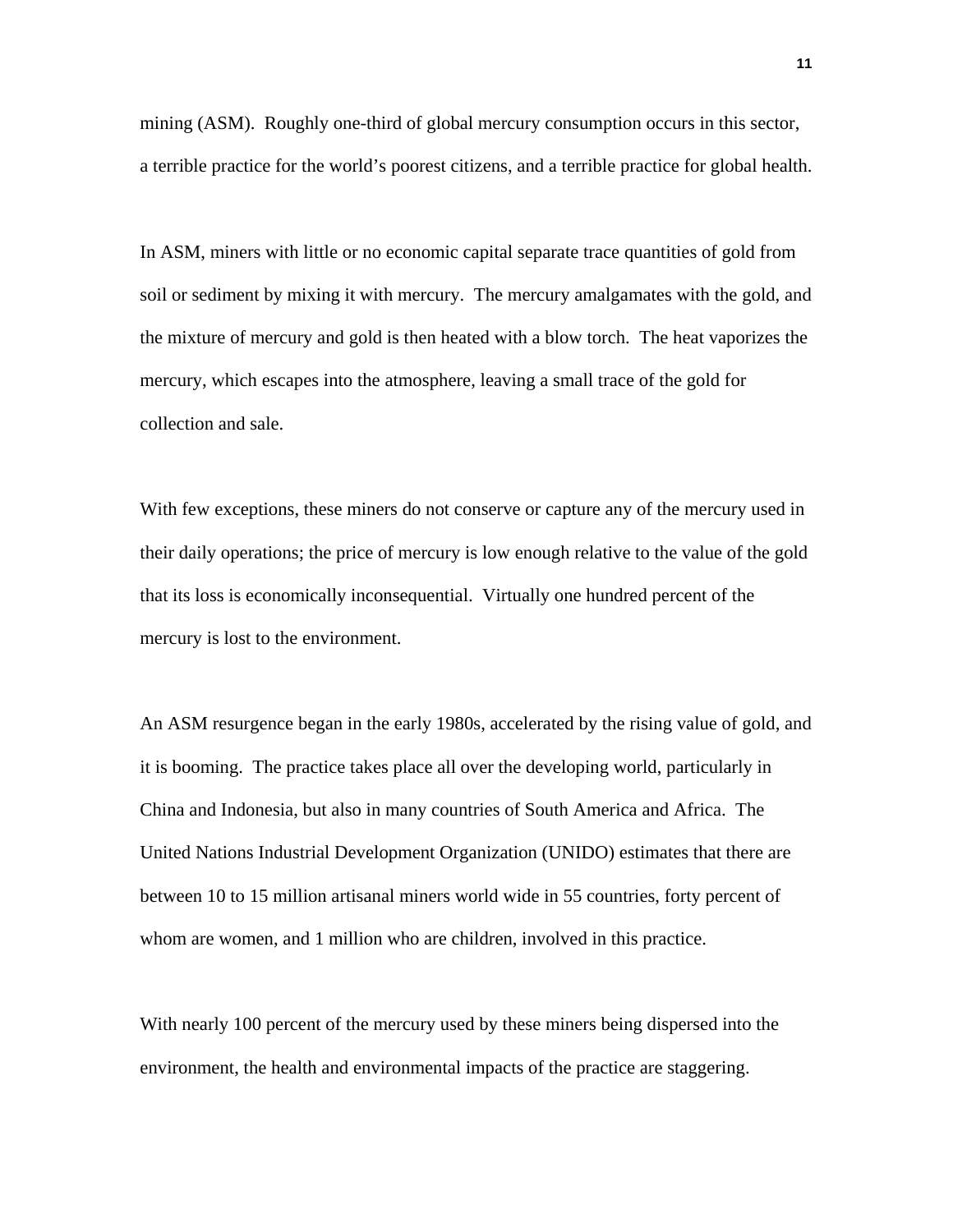Mercury concentrations at the mining sites are often exceedingly high, and many miners themselves exhibit severe mercury-poisoning symptoms such as tremors, vision loss, and the inability to reproduce simple geometric shapes. In addition, air and local waterways are heavily contaminated, greatly expanding the number of people whose health is affected by these practices.

Notwithstanding focused work by UNIDO and others to address this problem, the scale of the resources available to develop and promote the viable alternatives to mercury for gold mining and/or effective practices to recapture mercury during retorting has to date not been at all proportional to the scale of the global problem that mercury use and release in this sector represents. Experts in UNIDO have therefore recommended that countries of the world decrease the global supply of mercury, thereby increasing its price, so that miners have a natural reason to capture and reuse this toxic metal or to convert to non-mercury based production alternatives.

A recent report by the UNIDO Global Mercury Project, which finds that a 50% reduction in use of mercury in this sector is achievable by 2017 with existing alternative practices, highlights for emphasis to readers:

**"The Global Mercury Project calls on nations around the world to achieve the [goal of reducing mercury use in ASM] by reducing mercury supply through export controls and other mechanisms that will encourage the transition to alternative technologies." [11](#page-11-0)**

1

<span id="page-11-0"></span><sup>&</sup>lt;sup>11</sup> UNIDO Global Mercury Project. Global Impacts of Mercury Supply and Demand in Small Scale Gold Mining. A Report to UNEP Governing Council. February 2007.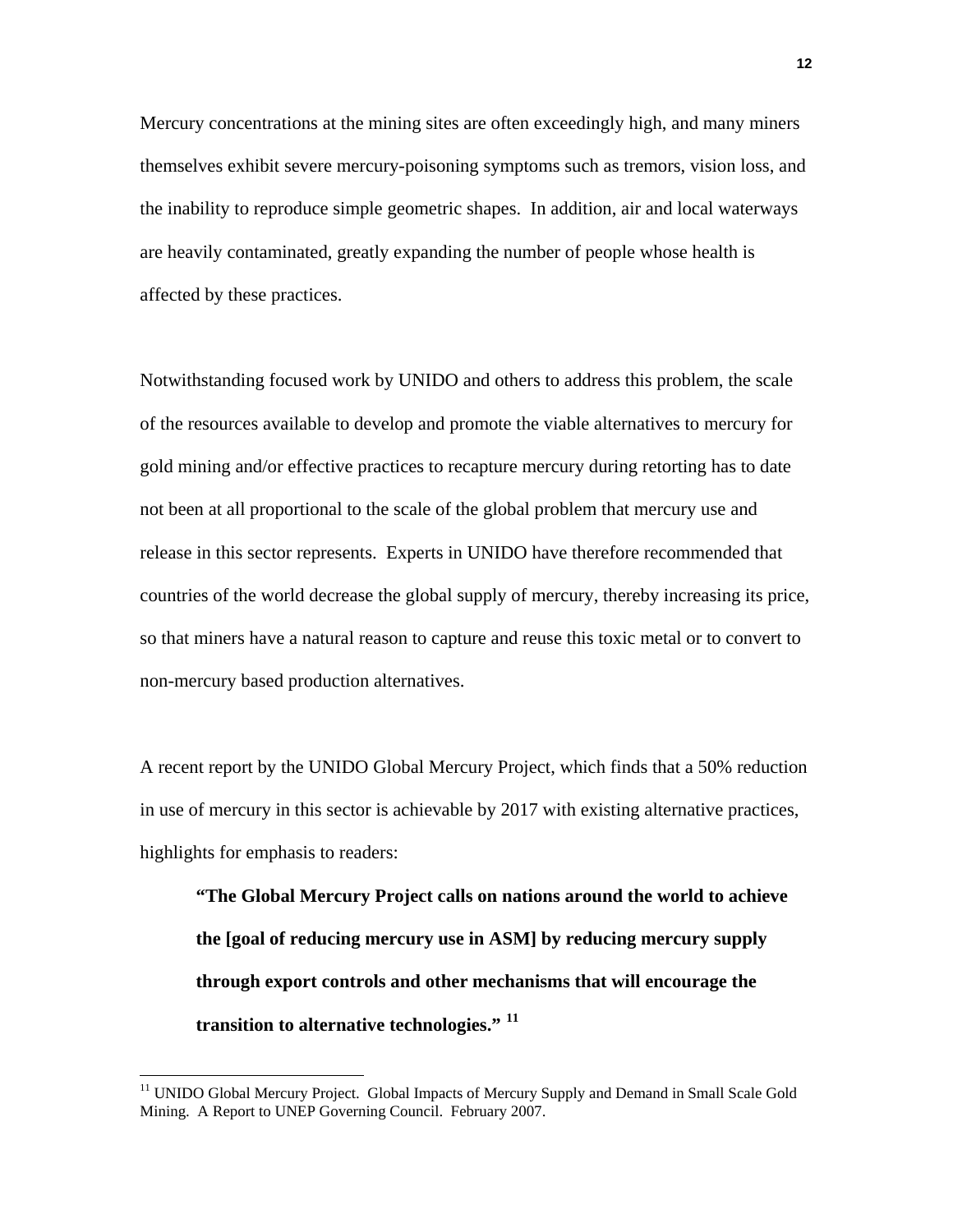#### **The Mercury Export Ban of 2007**

In November 2007, the House of Representatives responded to the global mercury crisis by passing on a voice vote the Mercury Export Ban Act of 2007 (H.R.1534), which prohibits the export of elemental mercury from the U.S. by 2010. The bill also directs the Secretary of Energy to designate a long-term storage facility to manage the excess mercury supply that will no longer be exported. This provision -- which was not in the introduced version in the House or Senate -- provides users and generators of mercury with a safe, legal way to manage their mercury once the ban goes into effect. Equally important to all U.S. taxpayers, the House-passed bill requires DOE to collect a fee from users of the storage facility, so that the cost of storage is appropriately borne by the users and generators of mercury, rather than by the U.S. government.

The House-passed bill specifies that the mercury long-term storage facility will be subject to federal and state permitting requirements under the Solid Waste Disposal Act. This state permitting authority will provide the relevant state government a clear role in establishing the parameters of the permit and in overseeing compliance, and will enable the public to monitor the operation of the facility.

The bill also establishes an indemnification mechanism for mercury generators who pay the fee to DOE for long-term storage, and don't otherwise do anything which contributes to a release from the DOE facility. This mechanism was sought by some of the industries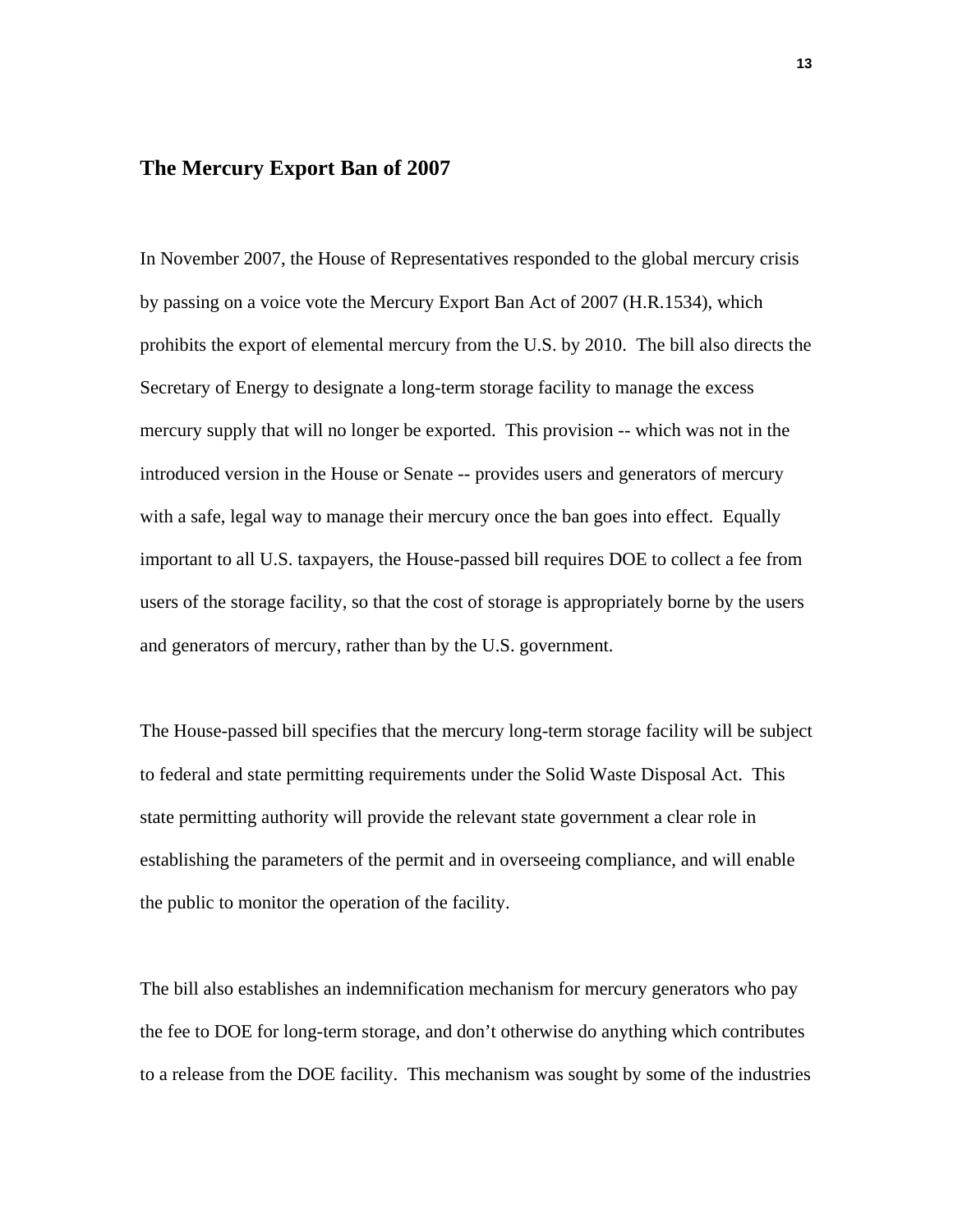who currently sell their mercury for export, as a means of providing them with some certainty as to the cost of the export ban legislation to them, including the cost of storing the mercury. To achieve the compromise bill, NRDC agreed to the indemnification provision because first and foremost, commodity mercury storage is not technically challenging and has been accomplished by both DOD and DOE for many years without incident, thus the risk of release and triggering the indemnification provision is extremely small. Moreover, such indemnification provisions are often provided by commercial facilities in similar transactions. Finally, we note DOE is provided a great deal of discretion in assessing the storage fee, and we anticipate this fee will incorporate the costs associated with adequately preventing and responding to releases as needed, therefore users of the DOE facility will contributing their fair share of the facility's costs.

This storage solution represents a compromise negotiated among the major stakeholders with an interest in resolving the mercury issue, including NRDC, the American Chemistry Council, the Chlorine Institute, the National Mining Association and the Environmental Council of States (ECOS). Attached to this testimony is a letter signed by all of these groups, expressing support for the House-passed bill.

The House-passed bill also addresses several concerns raised about potential unintended consequences of an export ban. First, the bill requires DOE to study and report on any unanticipated impacts on mercury recycling associated with the export ban and with the long-term storage of excess mercury, including proposals to mitigate any negative impacts. The bill also contains a provision that authorizes exemptions from the ban in the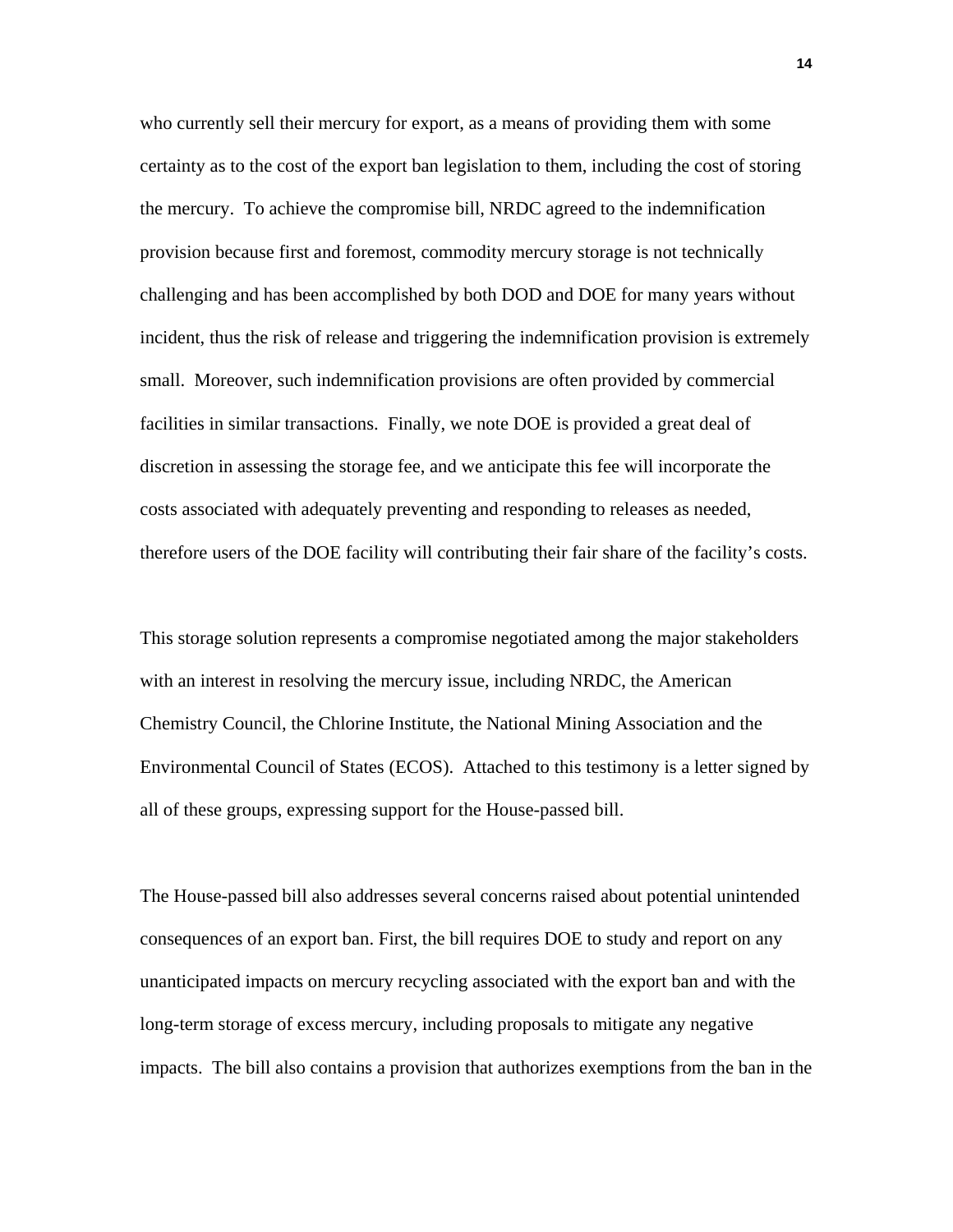unlikely event mercury is required for "essential uses" in countries where the indigenous mercury supply is inadequate to meet these needs.

Finally, EPA is required to prepare a Report to Congress on the global supply and trade of elemental mercury at least three years after the ban, to evaluate the question of whether the mercury export ban has unexpectedly led to an increase in mercury mining elsewhere. As I discuss below, this is a very unlikely outcome, but the bill ensures that Congress will have adequate information on whether the mercury export ban is working as intended, to decrease the world supply of mercury.

#### **Will there be unintended consequences of a U.S. mercury export ban?**

Since the introduction of the Mercury Export Ban Act, questions have been raised whether a mercury export ban would be counter-productive, sparking an increase in mercury mining around the world, and/or decreasing mercury recycling domestically.

First, let me address the concern that a ban on U.S. exports will simply increase mining of mercury elsewhere. There is no evidence to support the allegation that a ban on mercury exports will lead new mercury mining. In fact, there is strong evidence to the contrary. Over the past seven years, for example, the price of mercury jumped from \$140 per flask (in 2000-2003) to a peak of \$800 per flask (in 2005) before falling back to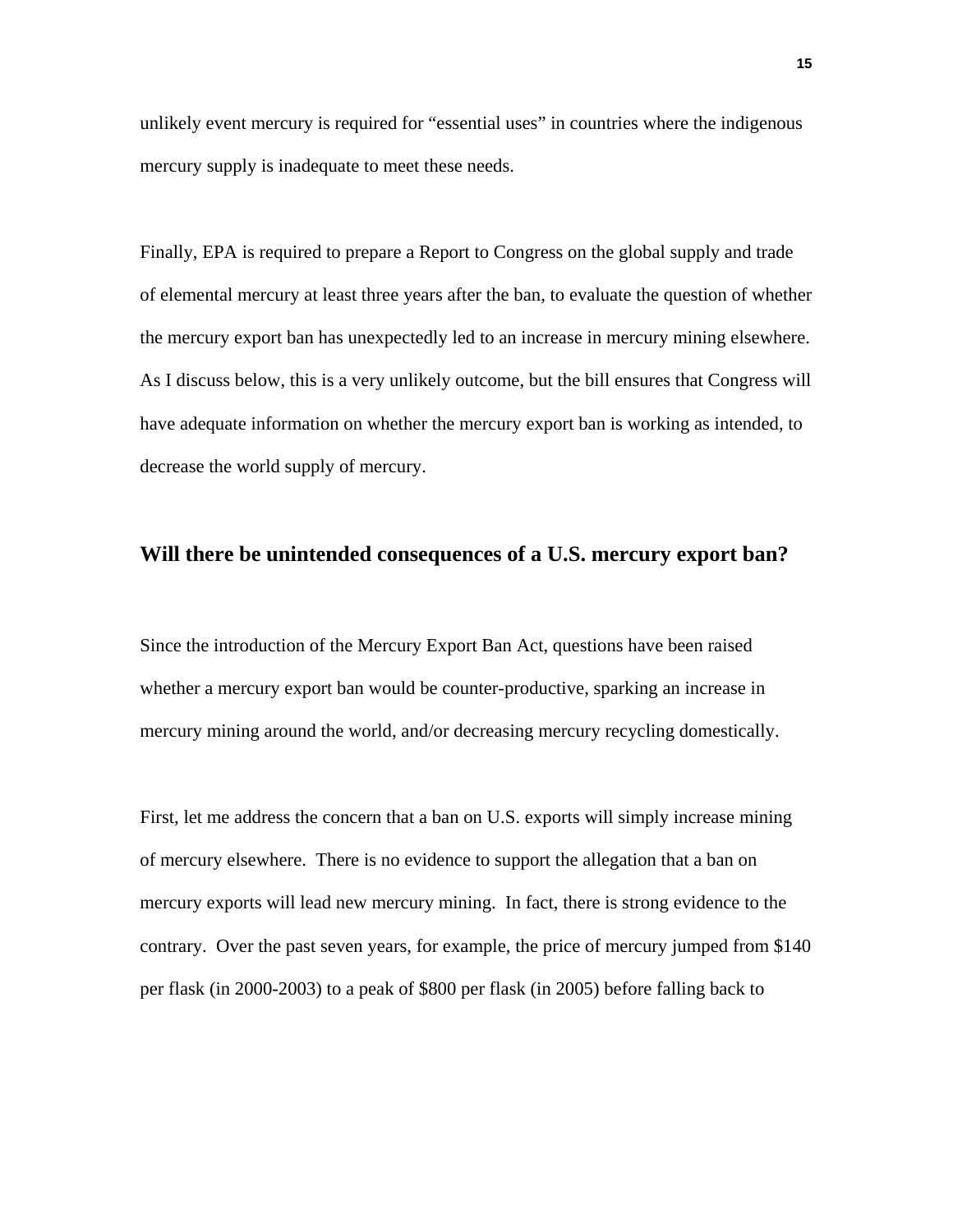roughly \$550-600 per ton at present.<sup>[12](#page-15-0)</sup> No new mines exporting mercury opened during this period, and in fact several closed as discussed below.

There are at least two reasons why new mining is not likely to be sparked in the coming years either. First, most countries do not have viable mercury deposits; mercury occurs in economically recoverable deposits in only in a handful of countries around the globe. In each of these countries, there is limited remaining capacity to significantly expand output. Specifically, mercury mining for export in recent years has been dominated by only three nations with remaining rich mercury deposits: Spain, Algeria, and Kyrgyzstan. Only the mine in Kyrgyzstan remains in operation. (China mines considerable amounts of mercury but uses it only for its own robust home market.)

- The world's biggest mercury mine, in Almadén, Spain, stopped all mining and processing of primary mercury ores in 2003, and is not expected to restart. In fact, Spain has shuttered this mine as part of the EU's overall initiative to reduce global mercury supplies, which also includes an export ban similar to the Mercury Export Ban Act.
- Algeria's mine has suffered for years with poor operating conditions and closed at the end of 2004, in light of continuing technical problems, notwithstanding increased mercury prices that year.
- The last major mercury mine still in operation primarily for export is the Khaidarkan mining complex in Kyrgyzstan, which has not produced more than 500 tons of mercury per year since 2002. According to the World Bank, the

<span id="page-15-0"></span><sup>&</sup>lt;sup>12</sup> Personal Communication with Peter Maxson, Concorde East/Wast Sprl, May 8, 2008. Mr. Maxson is a leading expert in the mercury trade and is responsible for analysis used both by the European Union and UNEP in their mercury deliberations. A flask  $=$  34.5 kg of mercury.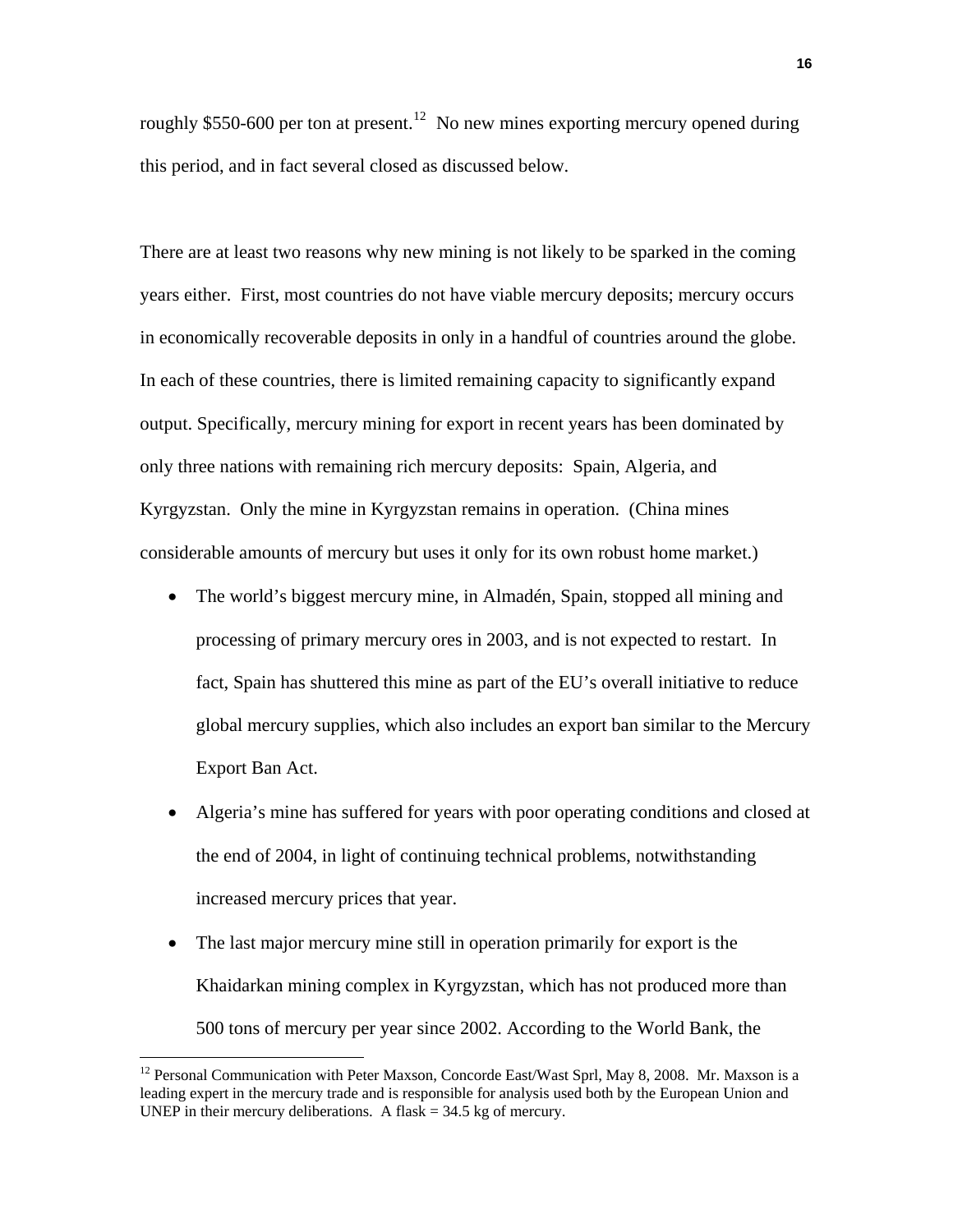quality of the deposit is low at this mine, and there are technical problems with the operation of the mine; as a result, the mine has historically required state subsidies to operate. Furthermore, the government of Kyrgyzstan has already recognized the desirability of phasing out mercury mining, and the Swiss government has recently funded the United Nations to conduct a feasibility study for closing the mine, in collaboration with the Kyrgyz government.

Other than Kyrgyzstan, China is the remaining virgin mercury mining location, where more than 1,000 tons per year have recently been produced. Significantly, however, China uses all of this mercury for its own internal market and therefore is not relevant to the supply-and-demand equation for the rest of the world. China has not historically exported much if any mercury into global commerce, and it is not expected to start now. To the contrary, China's largest mine was exhausted several years ago and closed. With its remaining deposits, China is mining mercury largely to service its chemical industry there, which uses a unique process to manufacture vinyl chloride for PVC with a mercury catalyst and for a few other smaller volume needs such as for manufacture of measuring equipment<sup>[13](#page-16-0)</sup>, batteries, and other products. It is thus very unlikely that China will begin to export any of its virgin mined mercury to supplement global supplies.

A second reason that the export ban will not lead to new mining is described in detail in my testimony above: mercury demand for most legal uses is on its way down in the world. The EU and other developed countries have a range of national initiatives

<span id="page-16-0"></span><sup>13</sup> Executive Finding of Mercury Investigation in Guizhou, Global Village of Beijing, Beijing, People's Republic of China, 2006 , found at

<sup>:</sup>http://www.zeromercury.org/projects/Executive\_Summary\_of\_Guizhou\_Mercury\_Investigation.pdf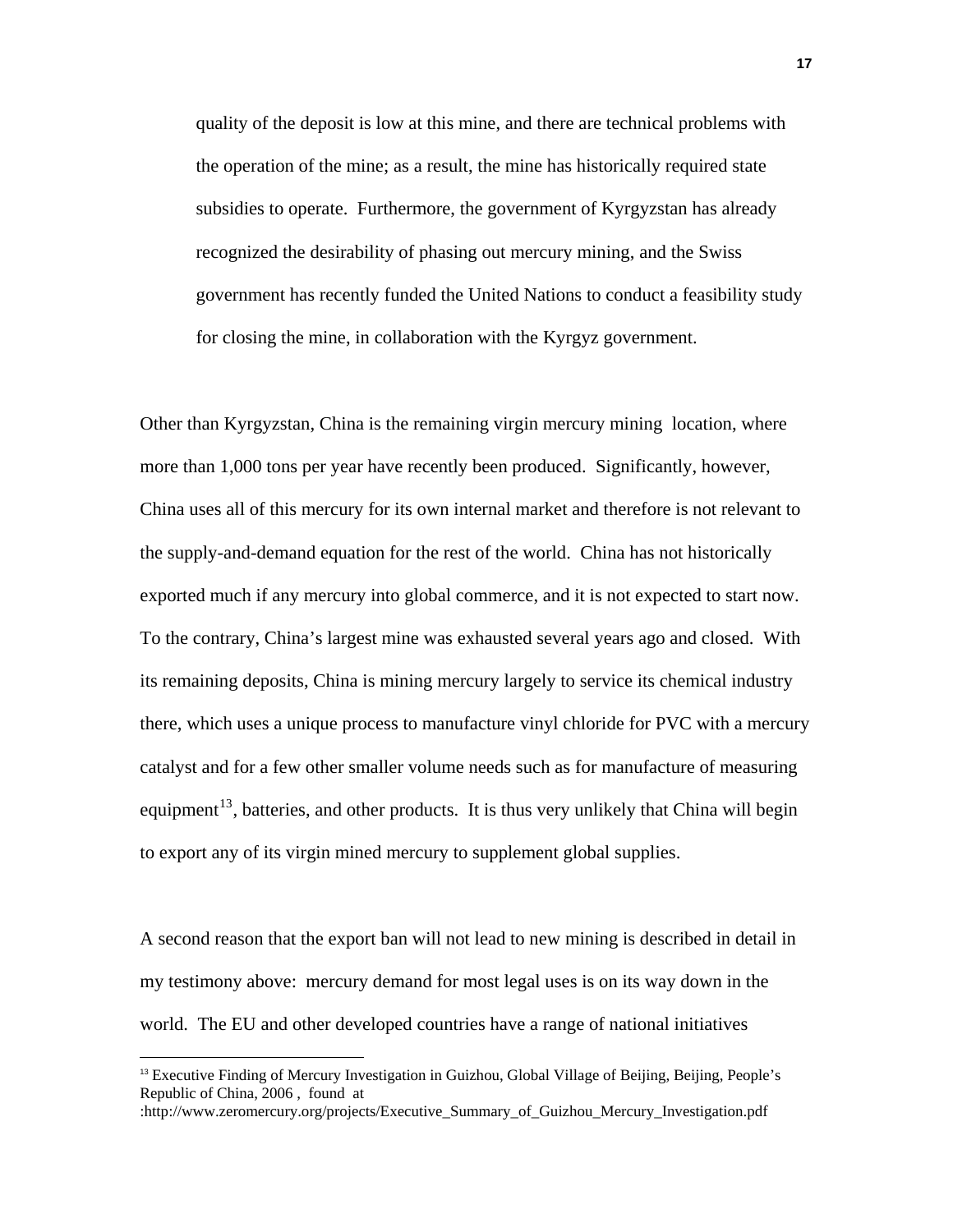proposed or in place to help curb mercury demand, including most notably a voluntary commitment from the chlor-alkali sector there to convert its plants to non-mercury production throughout Europe by 2020 at the latest. In the U.S., a combination of federal legislation, state legislation and industry initiatives will lead to reductions over time in use of mercury in products. India will be phasing out its mercury cell chlor-alkali plants by 2012. In light of these and other efforts, UNEP has predicted that the global demand for mercury will decline, even under a "status quo" scenario where governments take no additional steps to encourage the decline. This trend will clearly work against significant new investment in mining for a shrinking commodity sector. Indeed, international efforts to reduce mercury demand have already led Kyrgyzstan to examine alternative economic growth opportunities for its mercury mine area, as discussed above.

Finally, the UNEP Governing Council has established phasing out primary mining as a priority in order to control the global mercury pollution problem. If there is any uncertainty remaining about the potential for an expansion of primary mercury mining, the United States and other stakeholders truly interested in curbing mercury mining should work towards a binding international agreement to ban additional primary mining.

Questions have also been raised about whether the mercury export ban will discourage recycling. We believe this concern is unfounded for three reasons. First, the voluntary and mercury recycling programs run by state and local governments are driven by the desire to protect local communities from unnecessary mercury pollution that could result from mercury in local landfills and waste incinerators; the programs are not driven by the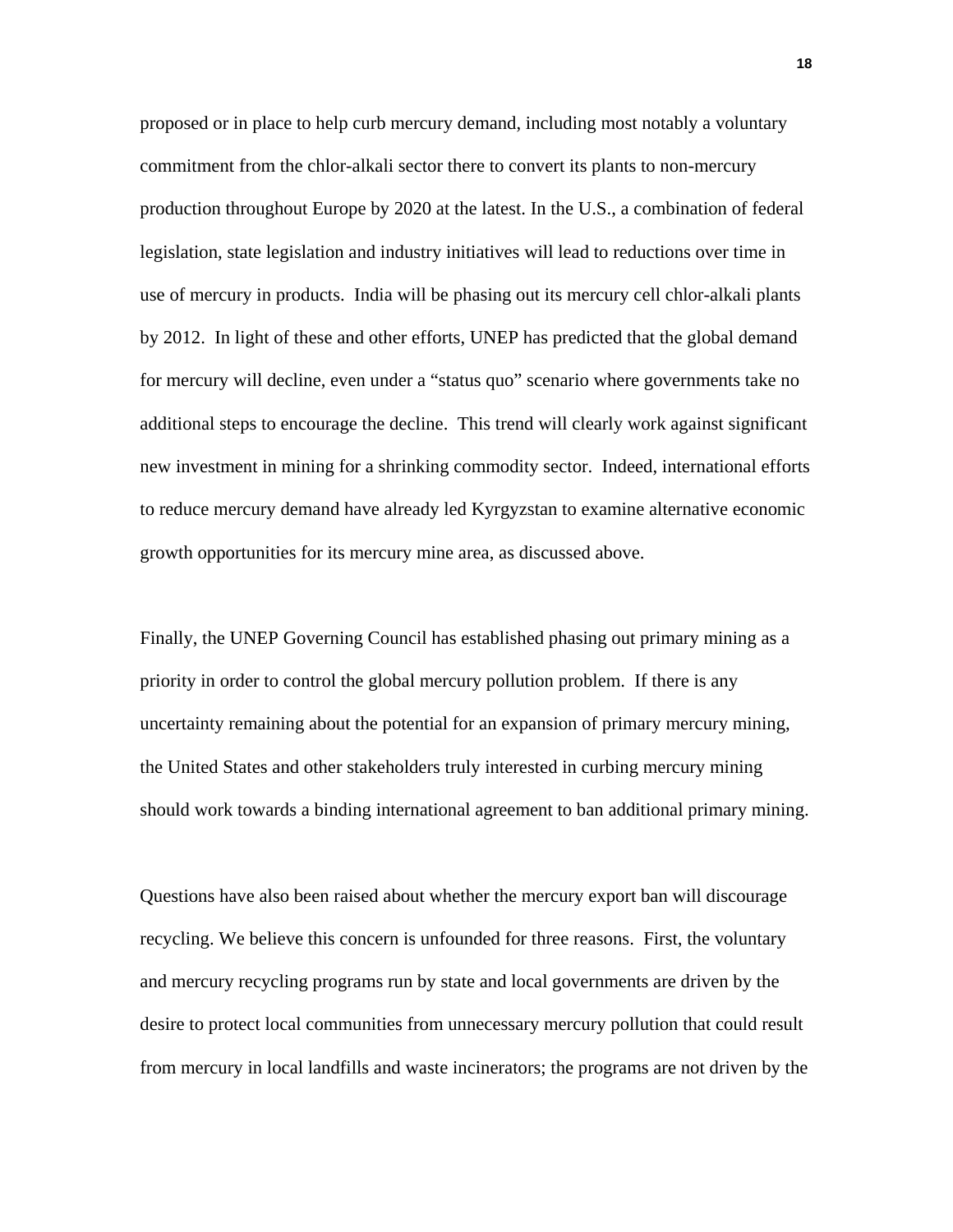monetary value of the recovered mercury. The amount of mercury collected from these programs is relatively small – enough to make a difference to the quality of the local environment, but, at \$20-25 per kilogram on the commodity market, not enough to generate significant revenue.

Second, the cost of storing the mercury, when spread out over thousands of discarded mercury products will be extremely small. Both EPA and CBO have analyzed this issue, and the "high-end" storage fee estimated by CBO is \$3.00 per pound of mercury. The added cost to store the mercury removed and collected from various switches, measuring devices, lamps, etc. is a fraction of a penny for each item even at the "high-range" estimate.

Third, if there is a disincentive to recycling at the present time, it is the knowledge that the recycled mercury now can find its way to the developing world where it will be released to the environment anyway. As described at length in this testimony, our responsibility does not end by simply recycling the mercury to prevents its release here. Our responsibility is to prevent its release globally.

# **Mercury pollution is a global problem that requires a global solution**

In 2001, the UNEP Governing Council, a group of 58 countries empowered to make environmental decisions related to an international agenda, initiated a comprehensive global assessment of mercury. Two years later, the Governing Council concluded that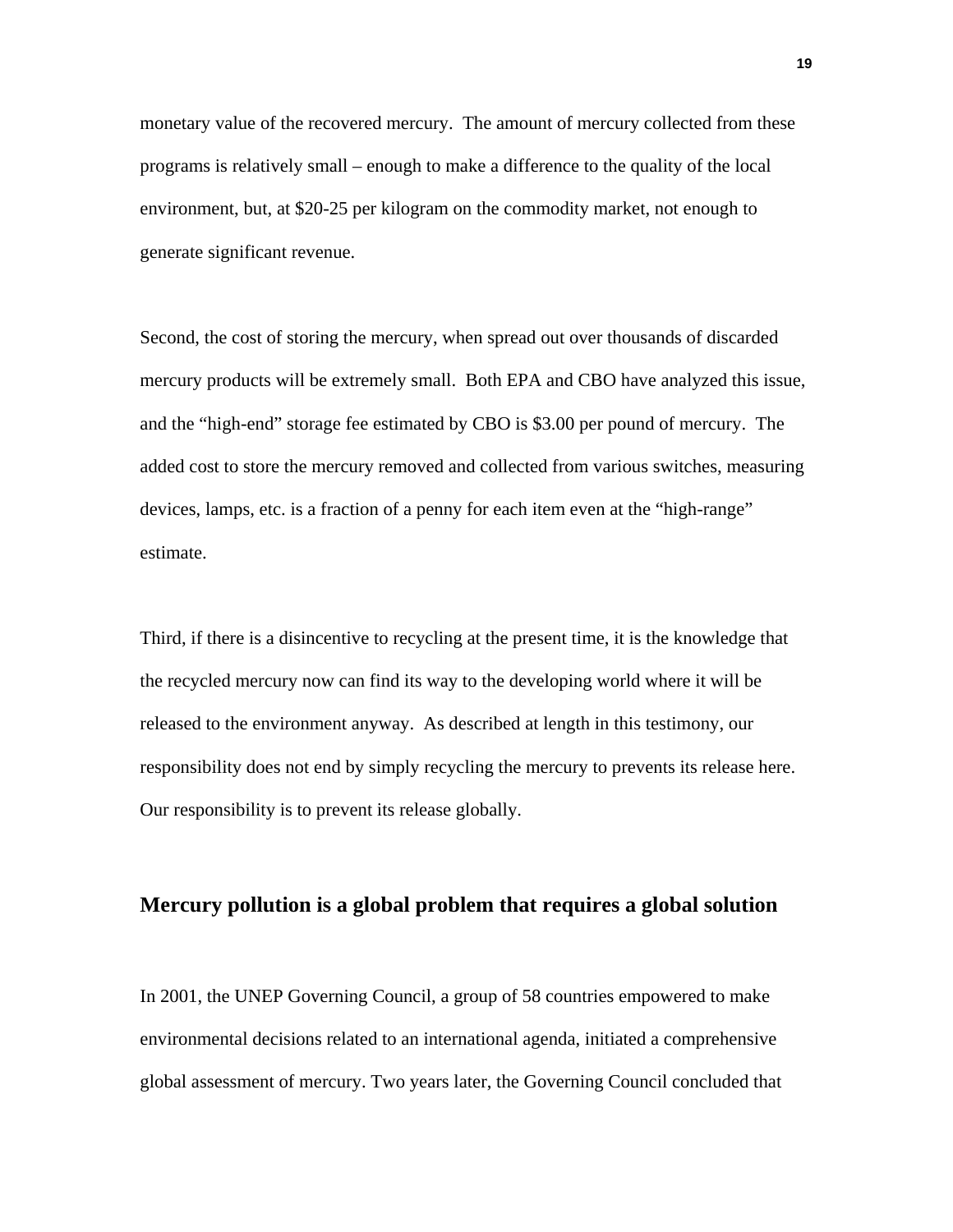mercury had "caused a variety of documented, significant adverse impacts on human health and the environment throughout the world, and that further international action was required." Subsequently, UNEP has undertaken workshops and focused on capacity building in developing countries and formed voluntary partnerships to address mercury consumption in key industrial sectors where opportunities presented themselves. Most recently, and most importantly for our hearing today, at the February 2007 UNEP Governing Council meeting, governments including the United States unanimously agreed on the need to reduce supply and demand for mercury in commerce to address the mercury pollution problem.<sup>[14](#page-19-0)</sup>

Concurrently during the past several years, the European Union has taken stock of the problem of mercury contamination in the food supply and developed its own aggressive mercury reduction strategy that reduces both supply and demand within the EU. Most notably, the EU is close to finalizing its own ban on the export of its surplus mercury by 2011, with legislation roughly parallel to what is being discussed here today. The EU has substantially completed its legislative work on this ban. To further reduce supply, they have shut down the world's largest virgin mercury mine, in Almadén, Spain. Meanwhile, to reduce demand, the EU has procured commitments from the chlor-alkali sector to phase out of mercury-based production, and has prohibited the use of mercury in other key products.

It is time for the U.S. to do its part. U.S. mercury demand within our own country is already declining. Thus, although the U.S. would benefit from additional regulations and

<span id="page-19-0"></span><sup>&</sup>lt;sup>14</sup> UNEP Decision 24/3: Chemicals Management. Section IV item 19a and 19b.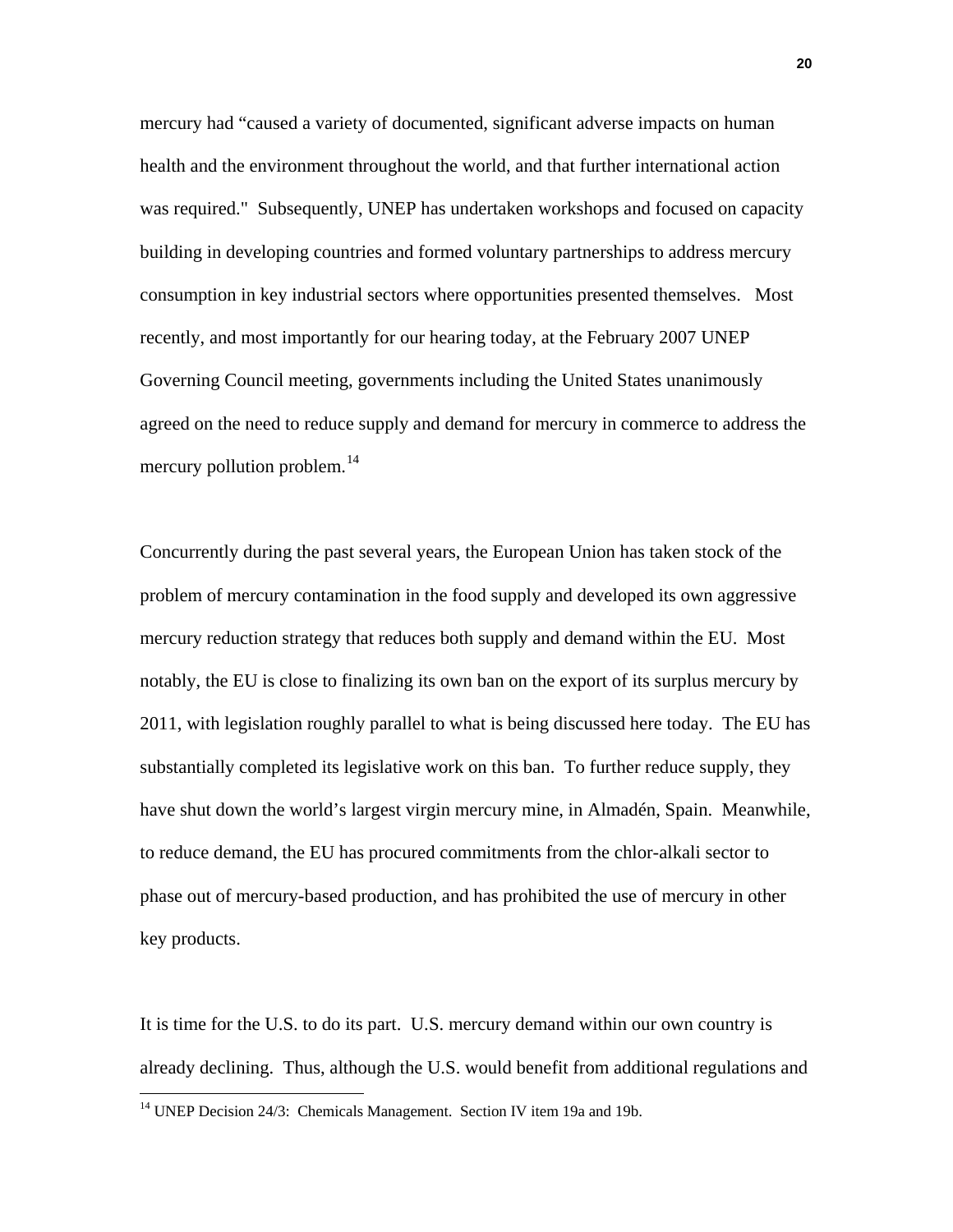policies to decrease our mercury consumption to zero, the benefit pales in comparison to the benefits of curtailing our contribution to global supply. The Mercury Export Ban Act will keep our mercury out of harm's way in the developing world and thereby keep it from coming right back at us from off the coasts of the developing world.

Thank you for the opportunity to testify today.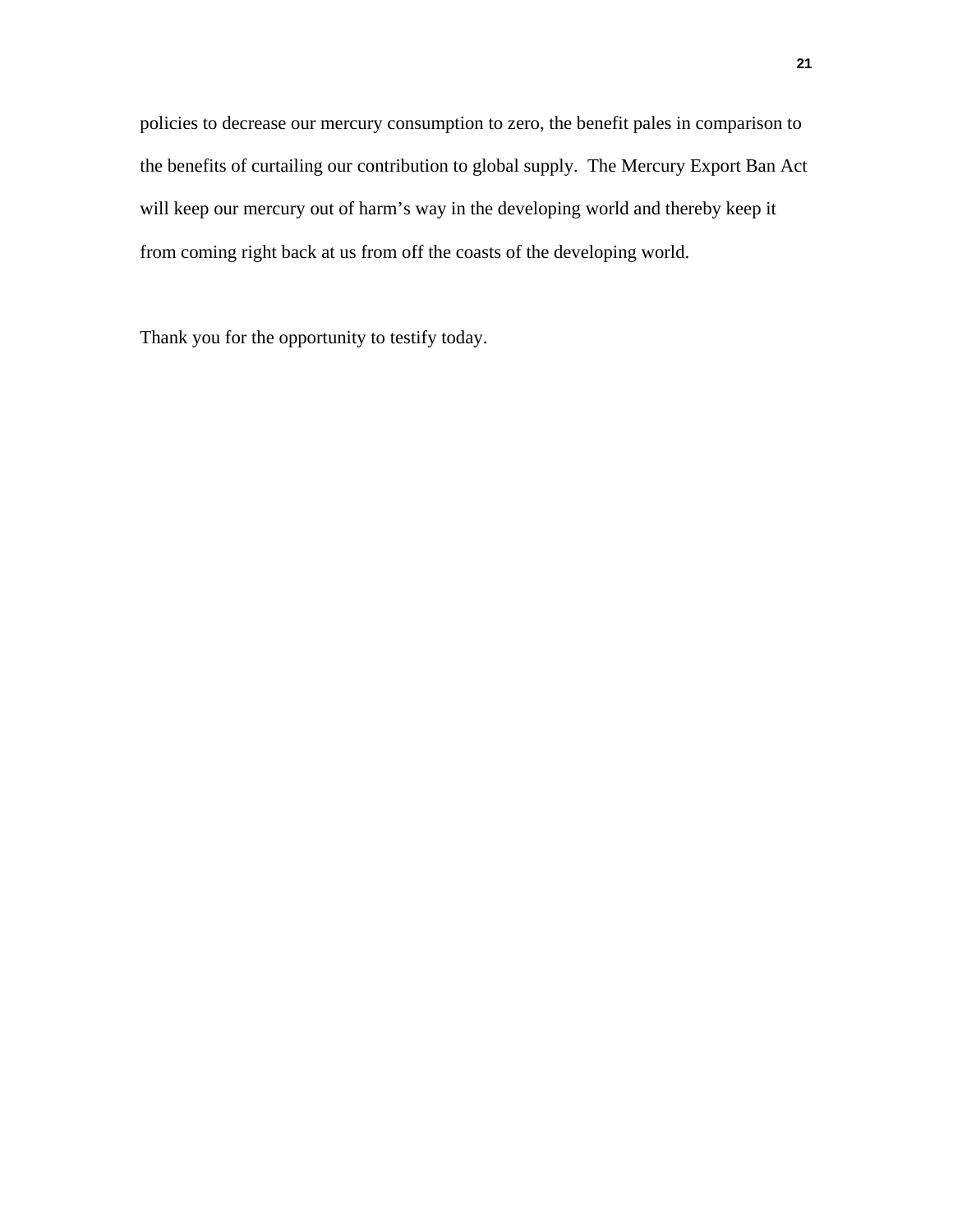

Figure 1: Commodity Mercury Shipments among World Regions, 2006.

Source: UNEP Chemicals. Summary of Supply, Trade and Demand Information on Mercury. November 2006.